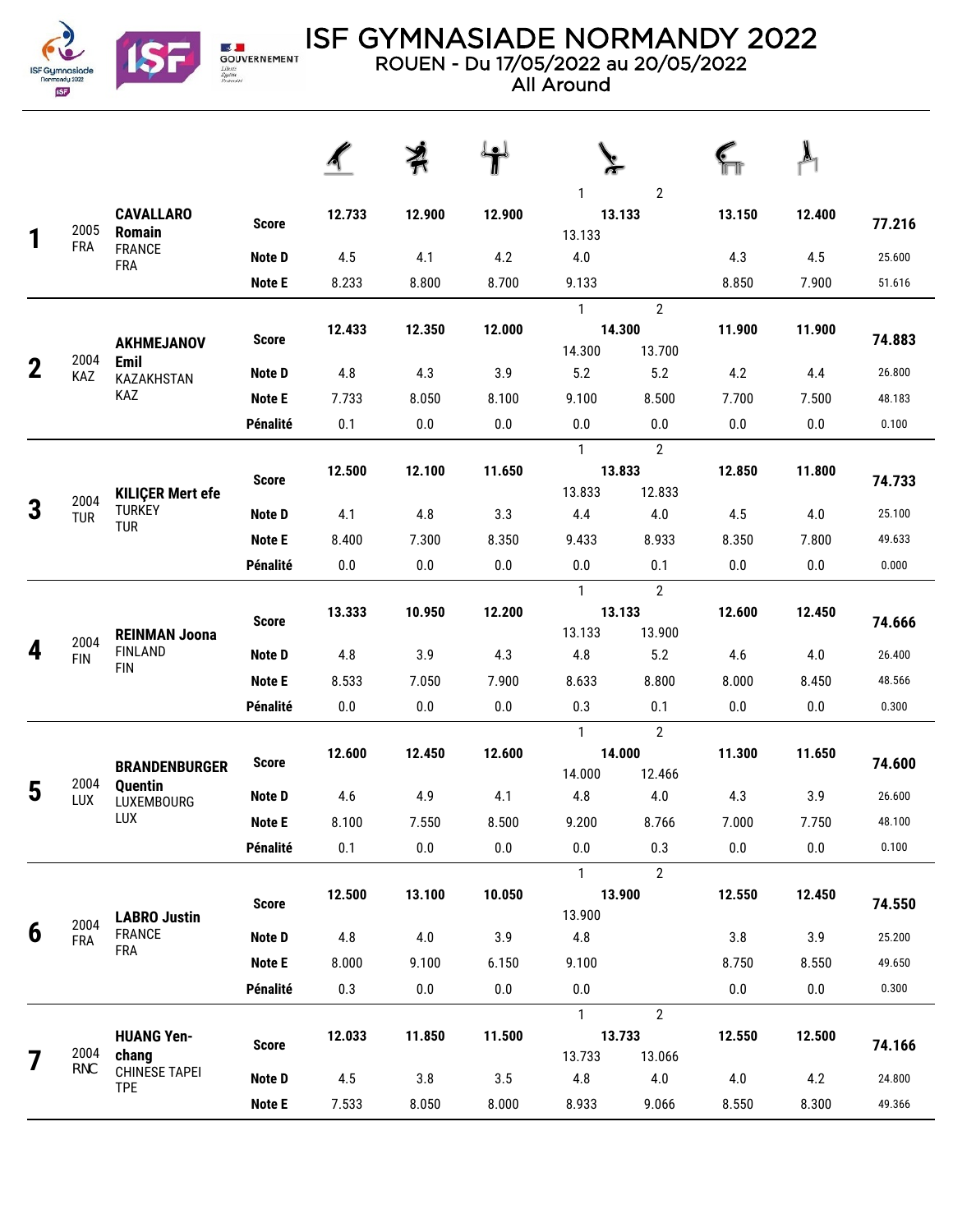|    |                    |                                        |               |        |         |        | 1                      | $\overline{2}$ |        |        |        |
|----|--------------------|----------------------------------------|---------------|--------|---------|--------|------------------------|----------------|--------|--------|--------|
|    |                    | <b>PIETARINEN</b>                      | <b>Score</b>  | 11.766 | 11.900  | 12.250 | 12.833                 |                | 12.900 | 12.000 | 73.649 |
| 8  | 2005               | <b>Marcus</b>                          | Note D        | 4.7    | 4.1     | 4.1    | 12.833<br>4.0          |                | 4.4    | 3.6    | 24.900 |
|    | <b>FIN</b>         | <b>FINLAND</b><br><b>FIN</b>           | Note E        | 7.066  | 7.800   | 8.150  | 8.933                  |                | 8.500  | 8.400  | 48.849 |
|    |                    |                                        | Pénalité      | 0.0    | 0.0     | 0.0    | 0.1                    |                | 0.0    | 0.0    | 0.100  |
|    |                    |                                        |               |        |         |        | $\mathbf{1}$           | $\overline{2}$ |        |        |        |
|    |                    | <b>CHUANG Chia-</b>                    | <b>Score</b>  | 11.766 | 11.650  | 12.150 | 12.600<br>12.600       |                | 12.850 | 12.400 | 73.416 |
| 9  | 2004<br>TPE        | lung<br><b>CHINESE TAPEI</b>           | Note D        | 4.5    | 4.8     | 4.3    | 4.0                    |                | 4.2    | 4.1    | 25.900 |
|    |                    | <b>TPE</b>                             | Note E        | 7.366  | 6.850   | 7.850  | 8.700                  |                | 8.650  | 8.300  | 47.716 |
|    |                    |                                        | Pénalité      | 0.1    | 0.0     | 0.0    | 0.1                    |                | 0.0    | 0.0    | 0.200  |
|    |                    |                                        |               |        |         |        | $\mathbf{1}$           | $\overline{2}$ |        |        |        |
|    |                    |                                        | <b>Score</b>  | 11.800 | 12.550  | 11.800 | 13.233                 |                | 12.000 | 11.900 | 73.283 |
|    | 2005               | <b>EKİCİ Ahmet</b><br>burak            |               |        |         |        | 13.233                 | 11.666         |        |        |        |
| 10 | <b>TUR</b>         | <b>TURKEY</b>                          | Note D        | 4.5    | 4.6     | 3.9    | 4.0                    | 4.8            | 3.7    | 3.6    | 24.300 |
|    |                    | <b>TUR</b>                             | Note E        | 7.400  | 7.950   | 7.900  | 9.233                  | 7.166          | 8.300  | 8.300  | 49.083 |
|    |                    |                                        | Pénalité      | 0.1    | 0.0     | 0.0    | 0.0                    | 0.3            | 0.0    | 0.0    | 0.100  |
|    |                    |                                        |               |        |         |        | $\mathbf{1}$           | $\overline{2}$ |        |        |        |
|    |                    |                                        | <b>Score</b>  | 11.766 | 11.600  | 12.500 | 12.766                 |                | 12.600 | 12.000 | 73.232 |
|    | 2005               | <b>PRUDKO Dmytro</b><br><b>UKRAINE</b> |               | 4.2    |         | 4.2    | 12.766<br>4.0          |                | 5.0    |        | 25.100 |
|    | <b>UKR</b>         | <b>UKR</b>                             | Note D        |        | 4.0     |        |                        |                |        | 3.7    |        |
|    |                    |                                        | <b>Note E</b> | 7.566  | 7.600   | 8.300  | 8.866                  |                | 7.600  | 8.300  | 48.232 |
|    |                    |                                        | Pénalité      | 0.0    | 0.0     | 0.0    | 0.1                    |                | 0.0    | 0.0    | 0.100  |
|    |                    | <b>MAMENOV</b>                         |               | 12.433 | 12.050  | 12.100 | $\mathbf{1}$<br>12.300 | $\overline{2}$ | 12.150 | 11.500 |        |
| 12 | 2004               | Roman                                  | <b>Score</b>  |        |         |        | 12.300                 |                |        |        | 72.533 |
|    | KAZ                | <b>KAZAKHSTAN</b><br>KAZ               | Note D        | 4.7    | 4.0     | 4.2    | 4.8                    |                | 4.5    | 4.2    | 26.400 |
|    |                    |                                        | Note E        | 7.733  | 8.050   | 7.900  | 7.500                  |                | 7.650  | 7.300  | 46.133 |
|    |                    |                                        |               |        |         |        | $\mathbf{1}$           | $\overline{2}$ |        |        |        |
|    |                    | <b>JUHÁSZ Balázs</b>                   | <b>Score</b>  | 11.866 | 10.050  | 11.900 |                        | 13.500         | 12.750 | 12.100 | 72.166 |
| 13 | 2005<br><b>HUN</b> | HUNGARY<br><b>HUN</b>                  |               |        |         |        | 13.500                 |                |        |        |        |
|    |                    |                                        | Note D        | 4.5    | 3.4     | 3.9    | 4.8                    |                | 3.8    | 4.0    | 24.400 |
|    |                    |                                        | <b>Note E</b> | 7.366  | 6.650   | 8.000  | 8.700                  |                | 8.950  | 8.100  | 47.766 |
|    |                    |                                        |               |        |         |        | $\mathbf{1}$           | $\overline{2}$ |        |        |        |
|    | 2005               | <b>MARKIDIS</b><br><b>Kyriakos</b>     | <b>Score</b>  | 11.500 | 11.300  | 11.600 | 13.900<br>13.900       | 13.366         | 11.500 | 12.100 | 71.900 |
| 14 | <b>CYP</b>         | <b>CYPRUS</b>                          | Note D        | 4.0    | 3.2     | 3.6    | 4.8                    | 4.0            | 3.7    | 3.7    | 23.000 |
|    |                    | <b>CYP</b>                             | Note E        | 7.500  | 8.100   | 8.000  | 9.100                  | 9.366          | 7.800  | 8.400  | 48.900 |
|    |                    |                                        |               |        |         |        | $\mathbf{1}$           | $\overline{2}$ |        |        |        |
|    |                    |                                        |               | 12.033 | 10.250  | 12.600 | 12.033                 |                | 12.800 | 11.950 |        |
|    | 2005               | <b>DOĞAN Altan</b>                     | <b>Score</b>  |        |         |        | 12.033                 |                |        |        | 71.666 |
| 15 | <b>TUR</b>         | <b>TURKEY</b><br>TUR                   | Note D        | 4.0    | 3.8     | 4.0    | 4.0                    |                | 4.5    | 3.7    | 24.000 |
|    |                    |                                        | <b>Note E</b> | 8.133  | 6.450   | 8.600  | 8.133                  |                | 8.300  | 8.250  | 47.866 |
|    |                    |                                        | Pénalité      | 0.1    | $0.0\,$ | 0.0    | 0.1                    |                | 0.0    | 0.0    | 0.200  |
|    |                    |                                        |               |        |         |        | $\mathbf{1}$           | $\overline{2}$ |        |        |        |
|    |                    |                                        | <b>Score</b>  | 11.300 | 11.850  | 12.200 | 12.800                 |                | 12.200 | 11.300 | 71.650 |
|    | 2005               | <b>HARJU Aaro</b>                      |               |        |         |        | 12.800                 |                |        |        |        |
| 16 | <b>FIN</b>         | <b>FINLAND</b><br><b>FIN</b>           | Note D        | 4.2    | 3.8     | 4.1    | 4.0                    |                | 3.8    | 4.0    | 23.900 |
|    |                    |                                        | <b>Note E</b> | 7.100  | 8.050   | 8.100  | 8.900                  |                | 8.400  | 7.300  | 47.850 |
|    |                    |                                        | Pénalité      | 0.0    | $0.0\,$ | 0.0    | 0.1                    |                | 0.0    | 0.0    | 0.100  |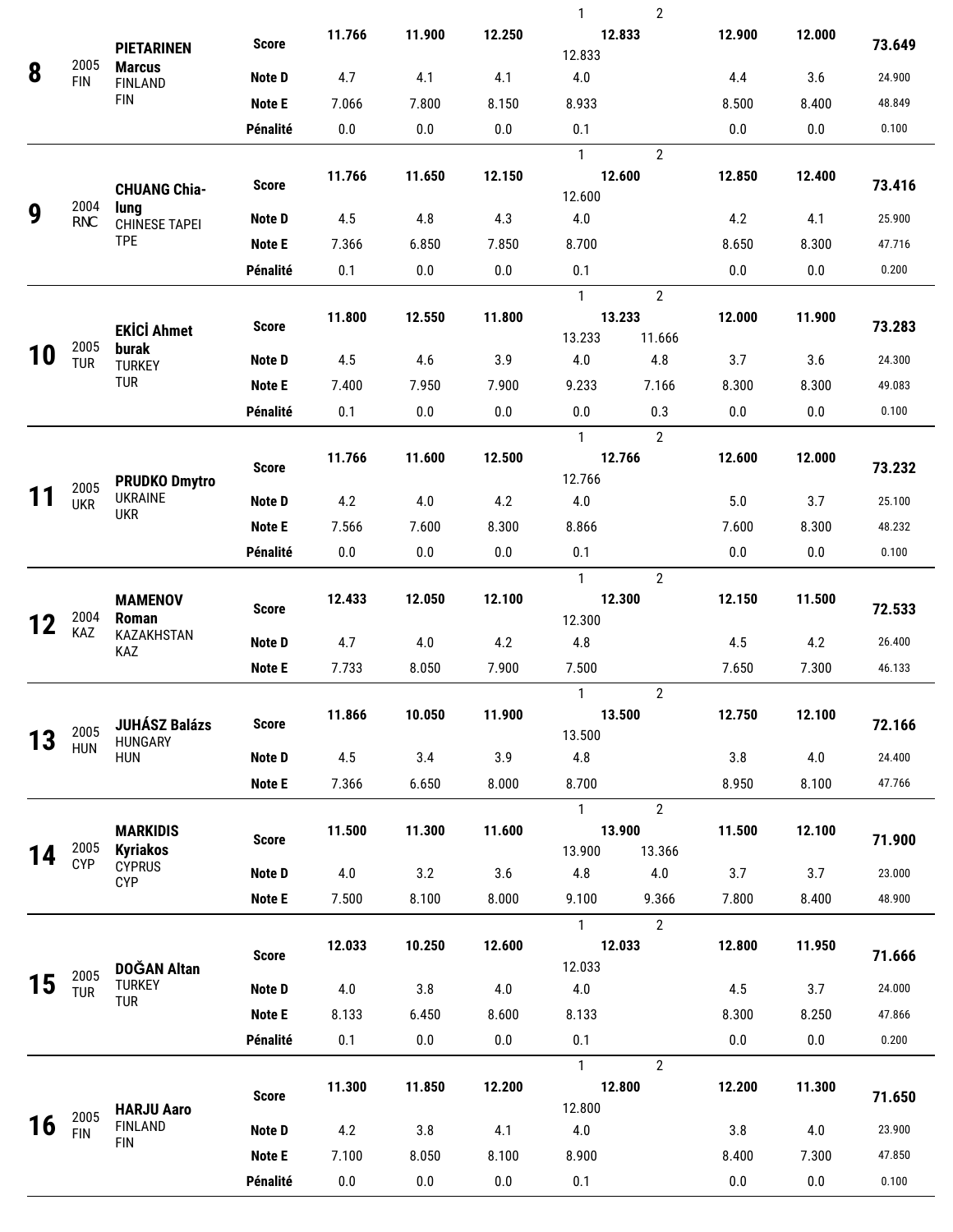|    |                    |                                    |               |         |                  |         | $\mathbf{1}$      | $\overline{2}$                           |        |         |        |  |
|----|--------------------|------------------------------------|---------------|---------|------------------|---------|-------------------|------------------------------------------|--------|---------|--------|--|
|    |                    |                                    | <b>Score</b>  | 11.600  | 11.000           | 12.300  |                   | 13.900                                   | 9.950  | 12.400  | 71.150 |  |
|    | 2005               | <b>ZÁVORY Szilárd</b>              |               |         |                  |         | 13.900            | 12.633                                   |        |         |        |  |
|    | <b>HUN</b>         | <b>HUNGARY</b><br><b>HUN</b>       | Note D        | 4.9     | 4.3              | 4.6     | 5.2               | $4.0\,$                                  | 3.9    | 4.5     | 27.400 |  |
|    |                    |                                    | <b>Note E</b> | 7.000   | 6.700            | 7.700   | 8.800             | 8.733                                    | 6.050  | 7.900   | 44.150 |  |
|    |                    |                                    | Pénalité      | 0.3     | 0.0              | 0.0     | 0.1               | 0.1                                      | 0.0    | 0.0     | 0.400  |  |
|    |                    |                                    |               |         |                  |         | $\mathbf{1}$      | $\overline{2}$                           |        |         |        |  |
|    |                    | ZÁMBORI Zala                       | <b>Score</b>  | 11.766  | 12.350           | 11.800  |                   | 12.566                                   | 12.050 | 10.300  | 70.832 |  |
| 18 | 2006               | samu                               | Note D        | 4.1     | 3.9              | 4.2     | 12.566<br>$4.0\,$ |                                          | 3.7    | 3.4     | 23.300 |  |
|    | <b>HUN</b>         | <b>HUNGARY</b><br><b>HUN</b>       | <b>Note E</b> | 7.666   | 8.450            | 7.600   | 8.666             |                                          | 8.350  | 6.900   | 47.632 |  |
|    |                    |                                    | Pénalité      | $0.0\,$ | 0.0              | 0.0     | 0.1               |                                          | 0.0    | 0.0     | 0.100  |  |
|    |                    |                                    |               |         |                  |         | $\mathbf{1}$      | $\overline{2}$                           |        |         |        |  |
|    |                    |                                    |               | 11.033  | 11.500           | 11.650  |                   | 12.833                                   | 12.400 | 11.000  |        |  |
|    |                    | <b>SILVA Bruno</b>                 | <b>Score</b>  |         | 12.633<br>12.833 |         |                   |                                          | 70.416 |         |        |  |
| 19 | 2004<br><b>BRA</b> | <b>BRAZIL</b><br><b>BRA</b>        | Note D        | 3.7     | 4.3              | 3.8     | 4.0               | 4.8                                      | 3.5    | 3.9     | 23.200 |  |
|    |                    |                                    | <b>Note E</b> | 7.333   | 7.200            | 7.850   | 8.933             | 7.933                                    | 8.900  | 7.100   | 47.316 |  |
|    |                    |                                    | Pénalité      | $0.0\,$ | 0.0              | 0.0     | 0.1               | 0.1                                      | 0.0    | 0.0     | 0.100  |  |
|    |                    |                                    |               |         |                  |         | $\mathbf{1}$      | $\overline{2}$                           |        |         |        |  |
|    |                    |                                    | <b>Score</b>  | 12.566  | 11.150           | 11.400  |                   | 12.466                                   | 11.250 | 11.500  | 70.332 |  |
|    | 2006               | <b>TSOULOS</b><br><b>Nikolaos</b>  |               |         |                  |         | 12.466            |                                          |        |         |        |  |
| 20 | <b>GRE</b>         | <b>GREECE</b><br>GRE               | Note D        | 4.4     | 3.8              | 3.0     | 3.2               |                                          | 2.9    | 3.0     | 20.300 |  |
|    |                    |                                    | <b>Note E</b> | 8.166   | 7.350            | 8.700   | 9.366             |                                          | 8.350  | 8.500   | 50.432 |  |
|    |                    |                                    | Pénalité      | 0.0     | 0.0              | 0.3     | 0.1               |                                          | 0.0    | 0.0     | 0.400  |  |
|    |                    |                                    |               |         |                  |         | $\mathbf{1}$      | $\overline{2}$                           |        |         |        |  |
|    |                    | <b>SILVA</b>                       | <b>Score</b>  | 10.733  | 11.650           | 11.450  |                   | 11.566                                   | 12.150 | 11.950  | 69.499 |  |
| 21 | 2005               | <b>GUILHERME</b><br><b>Augusto</b> | Note D        | 4.3     | 3.8              | 4.1     | 11.566<br>4.0     | 12.133<br>3.2                            | 4.1    | 3.4     | 23.700 |  |
|    | <b>BRA</b>         | <b>BRAZIL</b><br><b>BRA</b>        | <b>Note E</b> | 6.433   | 7.850            | 7.350   | 7.866             | 8.933                                    | 8.050  | 8.550   | 46.099 |  |
|    |                    |                                    | Pénalité      | $0.0\,$ | $0.0\,$          | $0.0\,$ | 0.3               | $0.0\,$                                  | 0.0    | $0.0\,$ | 0.300  |  |
|    |                    |                                    |               |         |                  |         |                   |                                          |        |         |        |  |
|    |                    |                                    |               | 11.300  | 10.750           | 11.350  |                   | $\overline{2}$<br>$\mathbf{1}$<br>13.500 |        | 11.450  |        |  |
|    |                    | <b>KAYSER Mathis</b>               | <b>Score</b>  |         |                  |         | 13.500            | 13.200                                   | 11.050 |         | 69.400 |  |
|    | 2006<br>LUX        | LUXEMBOURG                         | Note D        | 4.2     | 2.5              | 3.0     | 4.8               | 4.0                                      | 3.0    | 3.1     | 20.600 |  |
|    |                    | LUX                                | <b>Note E</b> | 7.200   | 8.250            | 8.650   | 8.700             | 9.200                                    | 8.050  | 8.350   | 49.200 |  |
|    |                    |                                    | Pénalité      | 0.1     | 0.0              | 0.3     | $0.0\,$           | 0.0                                      | 0.0    | 0.0     | 0.400  |  |
|    |                    |                                    |               |         |                  |         | $\mathbf{1}$      | $\overline{2}$                           |        |         |        |  |
|    |                    |                                    | <b>Score</b>  | 12.166  | 9.900            | 11.000  |                   | 12.933                                   | 11.900 | 11.450  | 69.349 |  |
|    | 2005               | <b>FOLEY Ronan</b><br>franciscus   |               |         |                  |         | 12.933            |                                          |        |         |        |  |
| 23 | LUX                | LUXEMBOURG                         | Note D        | 4.3     | 3.4              | 2.9     | $4.0\,$           |                                          | 3.1    | 3.4     | 21.100 |  |
|    |                    | LUX                                | <b>Note E</b> | 7.866   | 6.500            | 8.100   | 9.033             |                                          | 8.800  | 8.050   | 48.349 |  |
|    |                    |                                    | Pénalité      | 0.0     | 0.0              | 0.0     | 0.1               |                                          | 0.0    | 0.0     | 0.100  |  |
|    |                    |                                    |               |         |                  |         | $\mathbf{1}$      | $\overline{2}$                           |        |         |        |  |
|    | 2006               | <b>DAVANDE Aryan</b>               | <b>Score</b>  | 10.500  | 11.100           | 10.350  |                   | 13.766                                   | 11.500 | 10.900  | 68.116 |  |
| 24 | <b>IND</b>         | sanjay<br><b>INDIA</b>             | Note D        | 4.5     | 3.2              | 3.9     | 13.766<br>4.8     | 13.066<br>4.0                            | 3.7    | 3.3     | 23.400 |  |
|    |                    | <b>IND</b>                         |               |         |                  |         |                   |                                          |        |         |        |  |
|    |                    |                                    | <b>Note E</b> | 6.000   | 7.900            | 6.450   | 8.966             | 9.066                                    | 7.800  | 7.600   | 44.716 |  |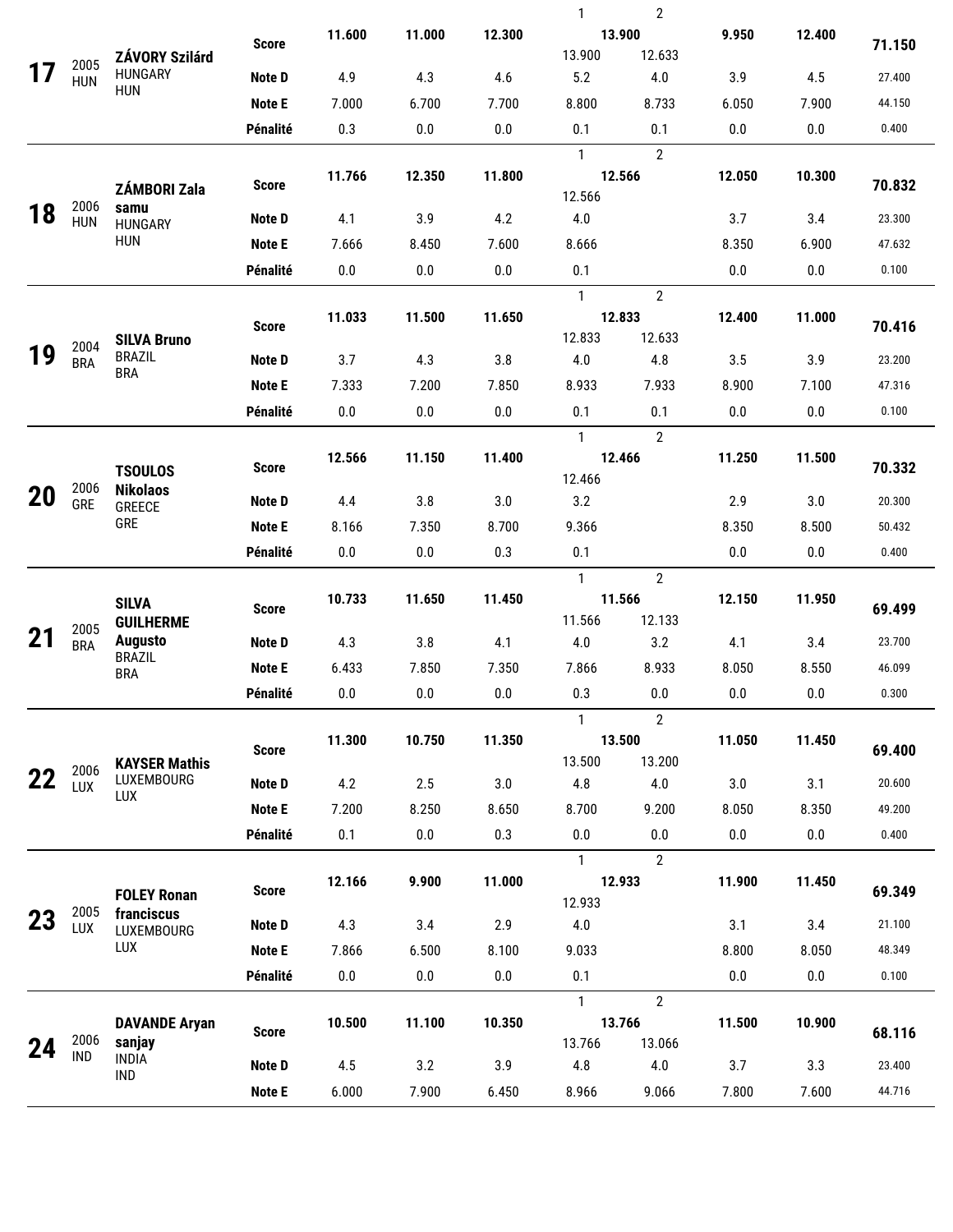|    |                    |                                                      |               |        |        |        | 1                | 2                        |         |        |        |
|----|--------------------|------------------------------------------------------|---------------|--------|--------|--------|------------------|--------------------------|---------|--------|--------|
|    |                    | <b>YUZYFYSHYN</b>                                    | <b>Score</b>  | 10.200 | 10.800 | 11.900 |                  | 12.433                   | 11.500  | 11.200 | 68.033 |
| 25 | 2006               | <b>Yulian</b>                                        |               |        |        |        | 12.433           | 13.000                   |         |        |        |
|    | <b>UKR</b>         | <b>UKRAINE</b><br><b>UKR</b>                         | Note D        | 4.8    | 4.7    | 4.1    | 4.8              | 4.0                      | 4.3     | 4.1    | 26.800 |
|    |                    |                                                      | Note E        | 5.400  | 6.100  | 7.800  | 7.733            | 9.000                    | 7.200   | 7.100  | 41.333 |
|    |                    |                                                      | Pénalité      | 0.0    | 0.0    | 0.0    | 0.1              | 0.0                      | 0.0     | 0.0    | 0.100  |
|    |                    | <b>TRITSINIOTIS</b>                                  |               | 11.866 | 10.100 | 10.850 | $\mathbf{1}$     | $\overline{2}$<br>12.366 | 11.700  | 10.950 |        |
| 26 | 2005               | <b>Grigorios</b>                                     | <b>Score</b>  |        |        |        | 12.366           |                          |         |        | 67.832 |
|    | GRE                | GREECE<br><b>GRE</b>                                 | Note D        | 3.7    | 3.4    | 3.3    | 3.2              |                          | 3.3     | 3.3    | 20.200 |
|    |                    |                                                      | Note E        | 8.166  | 6.700  | 7.550  | 9.166            |                          | 8.400   | 7.650  | 47.632 |
|    |                    |                                                      |               |        |        |        | $\mathbf{1}$     | $\overline{2}$           |         |        |        |
|    | 2004               | <b>SUNG Hsiao-heng</b>                               | <b>Score</b>  | 11.466 | 9.800  | 11.450 |                  | 12.766                   | 10.500  | 11.450 | 67.432 |
| 27 | <b>TPE</b>         | <b>CHINESE TAPEI</b>                                 |               |        |        |        | 12.766           |                          |         |        |        |
|    |                    | <b>TPE</b>                                           | Note D        | 4.3    | 3.7    | 3.3    | 4.0              |                          | 3.8     | 3.4    | 22.500 |
|    |                    |                                                      | Note E        | 7.166  | 6.100  | 8.150  | 8.766            |                          | 6.700   | 8.050  | 44.932 |
|    |                    |                                                      |               | 11.400 | 12.250 | 10.200 | $\mathbf{1}$     | $\overline{2}$<br>12.533 | 9.800   | 11.000 |        |
|    |                    | <b>PAPOUTSIS</b>                                     | <b>Score</b>  |        |        |        | 12.533           | 11.933                   |         |        | 67.183 |
| 28 | 2004<br>GRE        | <b>Dimitrios</b><br>GREECE                           | Note D        | 4.1    | 3.7    | 3.7    | 4.0              | 2.4                      | 3.4     | 3.3    | 22.200 |
|    |                    | <b>GRE</b>                                           | Note E        | 7.400  | 8.550  | 6.500  | 8.633            | 9.533                    | 6.400   | 7.700  | 45.183 |
|    |                    |                                                      | Pénalité      | 0.1    | 0.0    | 0.0    | 0.1              | 0.0                      | 0.0     | 0.0    | 0.200  |
|    |                    |                                                      |               |        |        |        | $\mathbf{1}$     | $\overline{2}$           |         |        |        |
|    |                    | <b>SANTOS Kayke</b>                                  | <b>Score</b>  | 11.200 | 10.550 | 10.600 |                  | 12.300                   | 12.350  | 9.300  | 66.300 |
| 29 | 2004<br><b>BRA</b> | <b>BRAZIL</b>                                        |               |        |        |        | 12.300           | 13.066                   |         |        |        |
|    |                    | <b>BRA</b>                                           | Note D        | 4.4    | 4.4    | 3.7    | 4.8              | 4.0                      | 3.5     | 2.8    | 23.600 |
|    |                    |                                                      | Note E        | 6.800  | 6.150  | 6.900  | 7.500            | 9.066                    | 8.850   | 6.500  | 42.700 |
|    |                    | <b>VESALA Aleksi</b><br><b>FINLAND</b><br><b>FIN</b> |               |        |        |        | $\mathbf{1}$     | $\overline{2}$           |         |        |        |
|    | 2005               |                                                      | <b>Score</b>  | 10.833 | 9.300  | 12.000 | 10.600<br>10.600 |                          | 11.550  | 12.000 | 66.283 |
| 30 | <b>FIN</b>         |                                                      | <b>Note D</b> | 3.9    | 3.6    | 4.0    | 2.8              |                          | 4.1     | 4.4    | 22.800 |
|    |                    |                                                      | Note E        | 6.933  | 5.700  | 8.000  | 7.800            |                          | 7.450   | 7.600  | 43.483 |
|    |                    |                                                      |               |        |        |        | $\mathbf{1}$     | $\overline{2}$           |         |        |        |
|    |                    |                                                      |               | 11.766 | 10.500 | 10.800 |                  | 11.133                   | 11.500  | 10.250 |        |
|    | 2006<br>LUX        | <b>PALERMO Joy</b><br>LUXEMBOURG                     | <b>Score</b>  |        |        |        | 11.133           |                          |         |        | 65.949 |
|    |                    | LUX                                                  | Note D        | 3.8    | 2.9    | 2.4    | 2.2              |                          | 3.0     | 2.0    | 16.300 |
|    |                    |                                                      | Note E        | 7.966  | 7.600  | 8.400  | 8.933            |                          | 8.500   | 8.250  | 49.649 |
|    |                    |                                                      |               |        |        |        | $\mathbf{1}$     | $\overline{2}$           |         |        |        |
|    |                    |                                                      | <b>Score</b>  | 10.000 | 8.800  | 11.300 |                  | 12.200                   | 11.850  | 11.300 | 65.450 |
| 32 | TPE                | 2006 LEE Ming-liang<br><b>CHINESE TAPEI</b>          | <b>Note D</b> | 4.1    | 3.7    | 3.3    | 12.200<br>3.2    |                          | 3.8     | 3.3    | 21.400 |
|    |                    | <b>TPE</b>                                           | <b>Note E</b> | 6.100  | 5.100  | 8.000  | 9.000            |                          | 8.050   | 8.000  | 44.250 |
|    |                    |                                                      | Pénalité      | 0.2    | 0.0    | 0.0    | 0.0              |                          | $0.0\,$ |        | 0.200  |
|    |                    |                                                      |               |        |        |        | $\mathbf{1}$     | $\overline{2}$           |         | 0.0    |        |
|    |                    | <b>KARANDIKAR</b>                                    |               | 10.633 | 10.500 | 11.300 |                  | 11.900                   | 10.950  | 9.450  |        |
| 33 | 2004               | <b>Nishant Ninad</b>                                 | <b>Score</b>  |        |        |        | 11.900           | 10.333                   |         |        | 64.733 |
|    | <b>IND</b>         | <b>INDIA</b><br><b>IND</b>                           | <b>Note D</b> | 3.7    | 3.2    | 3.4    | 3.2              | 1.6                      | 4.1     | 3.4    | 21.000 |
|    |                    |                                                      | <b>Note E</b> | 6.933  | 7.300  | 7.900  | 8.700            | 8.733                    | 6.850   | 6.050  | 43.733 |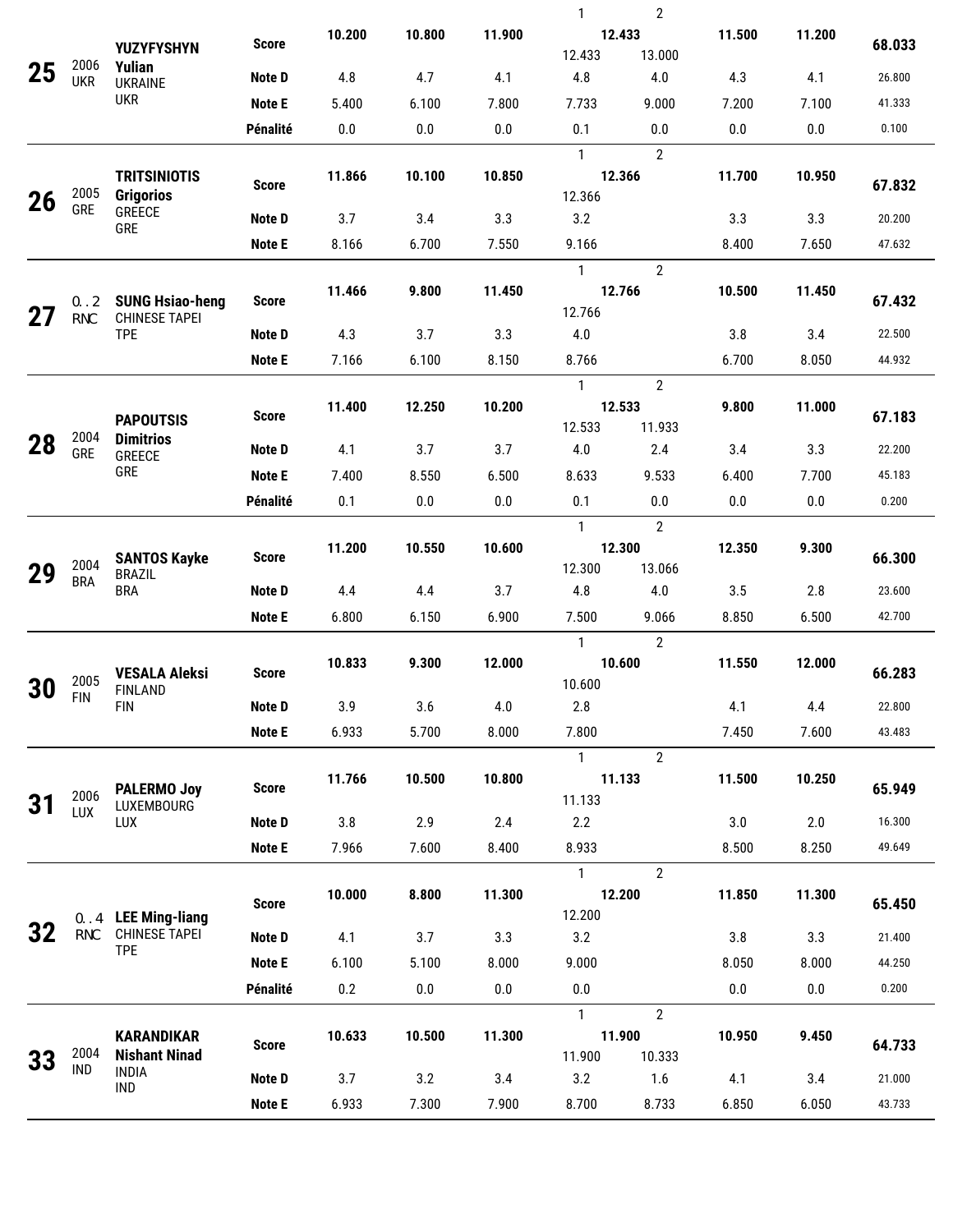|    |                    |                                                                   |                           |              |                 |                 | 1             | $\overline{2}$   |                           |                 |        |
|----|--------------------|-------------------------------------------------------------------|---------------------------|--------------|-----------------|-----------------|---------------|------------------|---------------------------|-----------------|--------|
|    |                    | <b>MANKAVALE</b>                                                  | <b>Score</b>              | 9.466        | 9.900           | 11.550          | 12.033        |                  | 10.800                    | 10.650          | 64.399 |
|    | 2005               | <b>Manas Anil</b>                                                 |                           |              |                 |                 | 12.033        | 10.233           |                           |                 |        |
| 34 | <b>IND</b>         | <b>INDIA</b>                                                      | <b>Note D</b>             | 4.0          | 3.3             | 4.0             | 3.2           | 2.4              | 3.9                       | 3.4             | 21.800 |
|    |                    | <b>IND</b>                                                        | <b>Note E</b>             | 5.766        | 6.600           | 7.550           | 8.833         | 7.833            | 6.900                     | 7.250           | 42.899 |
|    |                    |                                                                   | Pénalité                  | 0.3          | 0.0             | 0.0             | 0.0           | 0.0              | 0.0                       | 0.0             | 0.300  |
|    |                    |                                                                   |                           |              |                 |                 | $\mathbf{1}$  | $\overline{2}$   |                           |                 |        |
|    |                    |                                                                   | <b>Score</b>              | 10.833       | 10.000          | 10.200          | 12.100        |                  | 10.400                    | 9.900           | 63.433 |
|    | 2004               | <b>DHOLE Sohan</b><br><b>Sanjog</b><br><b>INDIA</b><br><b>IND</b> |                           |              |                 |                 | 12.100        | 10.200           |                           |                 |        |
| 35 | <b>IND</b>         |                                                                   | <b>Note D</b>             | 3.8          | 2.8             | 3.4             | 3.2           | 2.4              | 2.9                       | 3.1             | 19.200 |
|    |                    |                                                                   | <b>Note E</b>             | 7.133        | 7.200           | 7.100           | 8.900         | 7.800            | 7.500                     | 6.800           | 44.633 |
|    |                    |                                                                   | Pénalité                  | 0.1          | $0.0\,$         | 0.3             | $0.0\,$       | 0.0              | $0.0\,$                   | 0.0             | 0.400  |
|    |                    |                                                                   |                           |              |                 |                 | 1             | $\overline{2}$   |                           |                 |        |
|    |                    | <b>TEMIRBEK</b>                                                   | <b>Score</b>              | 10.800       | 10.450          | $\pmb{0}$       | 13.166        |                  | 11.550                    | 10.600          | 56.566 |
| 36 | 2006               | Altynkhan                                                         |                           |              |                 | <b>DNS</b>      | 13.166        | 13.066           |                           |                 |        |
|    | KAZ                | KAZAKHSTAN<br>KAZ                                                 | <b>Note D</b>             | 4.5          | 3.9             | 0               | 4.8           | 4.0              | 4.0                       | 3.6             | 20.800 |
|    |                    |                                                                   | <b>Note E</b>             | 6.600        | 6.550           | 0               | 8.466         | 9.066            | 7.550                     | 7.000           | 36.166 |
|    |                    |                                                                   | Pénalité                  | 0.3          | 0.0             | 0               | 0.1           | 0.0              | 0.0                       | 0.0             | 0.400  |
|    |                    |                                                                   |                           |              |                 |                 | 1             | $\overline{2}$   |                           |                 |        |
|    | 2005               | <b>PAMPLONA DOS</b>                                               | <b>Score</b>              | 10.766       | 0               | 9.600           | 12.533        | 11.066           | 11.450                    | 11.050<br>3.0   | 55.399 |
| 37 | <b>BRA</b>         | <b>SANTOS Raphael</b>                                             | Note D                    | 4.0          | <b>DNS</b><br>0 | 2.9             | 12.533<br>4.0 | 2.8              | 3.7                       |                 | 17.600 |
|    |                    | <b>BRAZIL</b><br><b>BRA</b>                                       | <b>Note E</b>             |              |                 | 7.000           | 8.633         |                  |                           |                 | 38.199 |
|    |                    |                                                                   |                           | 6.766        | 0               |                 |               | 8.266            | 7.750                     | 8.050           |        |
|    |                    |                                                                   | Pénalité                  | 0.0          | 0               | 0.3             | 0.1           | 0.0              | 0.0                       | 0.0             | 0.400  |
|    |                    |                                                                   |                           |              |                 |                 |               |                  |                           |                 |        |
|    |                    |                                                                   |                           |              |                 |                 | $\mathbf{1}$  | $\overline{2}$   |                           |                 |        |
|    |                    | <b>SAINTE ROSE</b>                                                | <b>Score</b>              | 13.000       | 12.650          | $\pmb{0}$       | 14.366        |                  | 12.050                    | 0               | 52.066 |
| 38 | 2004               | Lorenzo                                                           | Note D                    | 4.9          | 4.7             | <b>DNS</b><br>0 | 14.366<br>5.2 | 13.233<br>4.0    | 4.4                       | <b>DNS</b><br>0 | 19.200 |
|    | <b>FRA</b>         | <b>FRANCE</b><br><b>FRA</b>                                       |                           |              |                 |                 |               |                  |                           |                 | 32.966 |
|    |                    |                                                                   | <b>Note E</b>             | 8.200        | 7.950           | 0               | 9.166         | 9.233            | 7.650                     | 0               |        |
|    |                    |                                                                   | Pénalité                  | 0.1          | $0.0\,$         | 0               | 0.0           | 0.0              | $0.0\,$                   | 0               | 0.100  |
|    |                    |                                                                   |                           |              |                 |                 | $\mathbf{1}$  | $\overline{2}$   |                           |                 |        |
|    |                    |                                                                   | <b>Score</b>              | 12.700       | 0<br><b>DNS</b> | 12.900          | 12.500        | 12.500<br>13.433 | $\mathbf 0$<br><b>DNS</b> | 12.400          | 50.500 |
|    | 2004<br><b>FRA</b> | <b>CARMONA Hugo</b><br><b>FRANCE</b>                              | Note D                    | 5.3          | 0               | 4.3             | 4.8           | 4.0              | 0                         | 3.8             | 18.200 |
|    |                    | <b>FRA</b>                                                        | <b>Note E</b>             | 7.400        | 0               | 8.600           | 8.000         | 9.433            | $\mathbf 0$               | 8.600           | 32.600 |
|    |                    |                                                                   | Pénalité                  | 0.0          | 0               | 0.0             | 0.3           | 0.0              | 0                         | 0.0             | 0.300  |
|    |                    |                                                                   |                           |              |                 |                 | $\mathbf{1}$  | $\overline{2}$   |                           |                 |        |
|    |                    |                                                                   |                           | 9.066        | 4.100           | 8.100           | 11.000        |                  | 10.600                    | 7.400           |        |
|    |                    | <b>AHAMED MD Rafil</b>                                            | <b>Score</b>              |              |                 |                 | 11.000        | 12.400           |                           |                 | 50.266 |
|    | 2006<br><b>BGD</b> | BANGLADESH                                                        | Note D                    | 4.0          | 2.1             | 2.7             | 2.8           | 4.0              | 3.2                       | 2.4             | 17.200 |
|    |                    | <b>BAN</b>                                                        | <b>Note E</b>             | 5.366        | 5.000           | 5.700           | 8.200         | 8.500            | 7.400                     | 5.000           | 36.666 |
|    |                    |                                                                   | Pénalité                  | 0.3          | 3.0             | 0.3             | $0.0\,$       | 0.1              | 0.0                       | 0.0             | 3.600  |
|    |                    |                                                                   |                           |              |                 |                 | $\mathbf{1}$  | $\overline{2}$   |                           |                 |        |
|    |                    |                                                                   |                           | 11.200       | 6.000           | $\pmb{0}$       | 10.733        |                  | 11.000                    | 10.950          |        |
|    | 2005               | <b>BILIS Panagiotis</b>                                           | <b>Score</b>              |              |                 | <b>DNS</b>      | 10.733        | 12.066           |                           |                 | 49.883 |
|    | GRE                | GREECE<br>GRE                                                     | Note D                    | 3.4          | 2.3             | 0               | 3.2           | 2.8              | 3.4                       | 3.2             | 15.500 |
|    |                    |                                                                   | <b>Note E</b><br>Pénalité | 8.100<br>0.3 | 3.700           | 0               | 7.833<br>0.3  | 9.266            | 7.600<br>$0.0\,$          | 7.750<br>0.0    | 34.983 |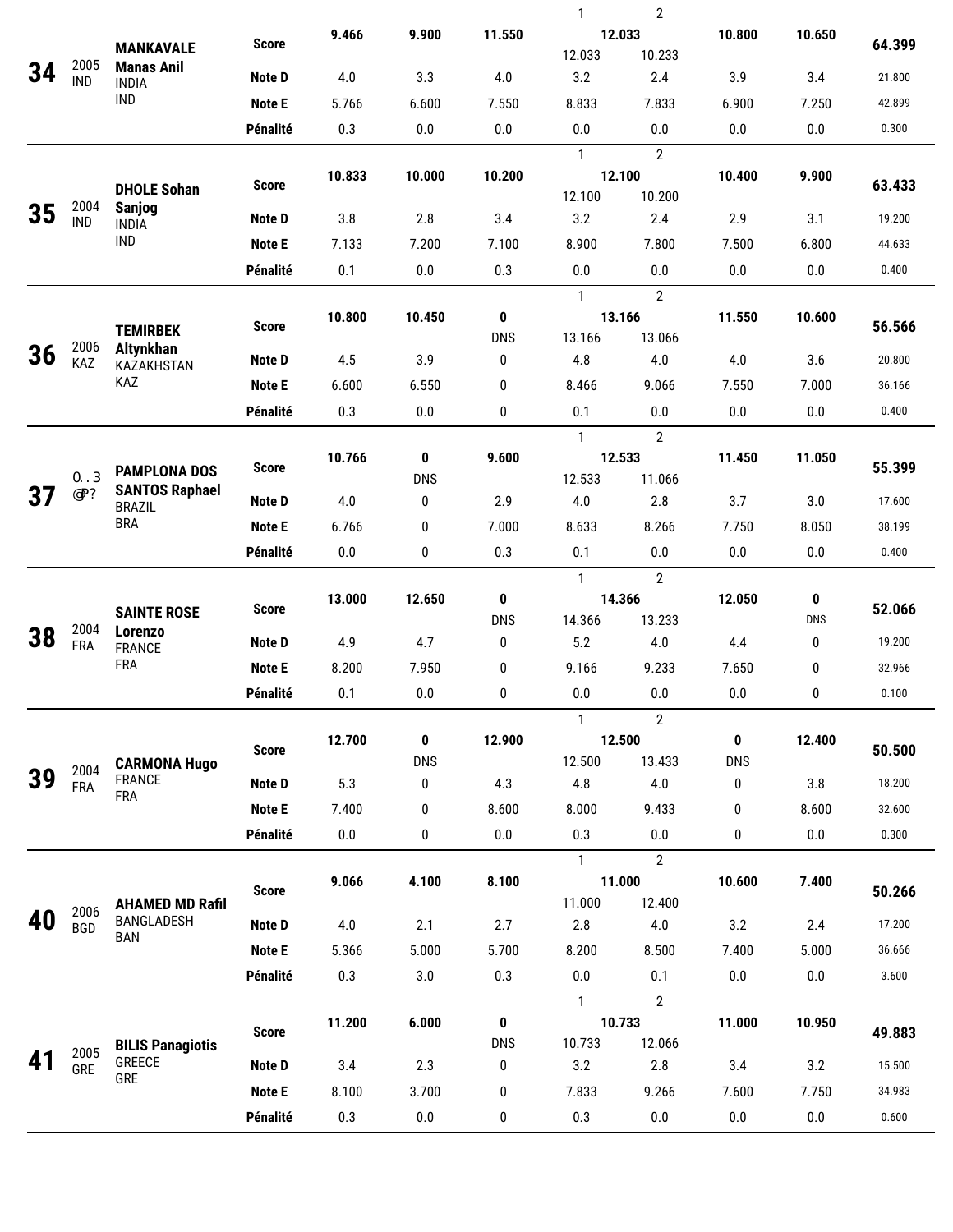|    |                    |                                                 |               |                            |                 |            | 1             | 2                       |              |                 |        |
|----|--------------------|-------------------------------------------------|---------------|----------------------------|-----------------|------------|---------------|-------------------------|--------------|-----------------|--------|
|    | 2004               | <b>BRECHE Axel</b><br><b>FRANCE</b>             | <b>Score</b>  | $\mathbf{0}$<br><b>DNS</b> | 11.650          | 12.250     | <b>DNS</b>    | 0.000                   | 12.850       | 12.200          | 48.950 |
|    | <b>FRA</b>         | <b>FRA</b>                                      | Note D        | 0                          | 4.0             | 4.3        | 0             |                         | 4.0          | 4.1             | 16.400 |
|    |                    |                                                 | <b>Note E</b> | 0                          | 7.650           | 7.950      | 0             |                         | 8.850        | 8.100           | 32.550 |
|    |                    |                                                 |               |                            |                 |            | $\mathbf{1}$  | $\overline{2}$          |              |                 |        |
|    |                    | <b>MENTOVAI István</b><br>HUNGARY<br><b>HUN</b> | <b>Score</b>  | 0                          | 0               | 12.350     |               | 13.666                  | 12.000       | 10.750          | 48.766 |
| 43 | 2005<br><b>HUN</b> |                                                 |               | <b>DNS</b>                 | <b>DNS</b>      |            | 13.666        | 12.966                  |              |                 |        |
|    |                    |                                                 | Note D        | 0                          | 0               | 4.1        | 4.8           | 4.0                     | 4.0          | 3.5             | 16.400 |
|    |                    |                                                 | Note E        | 0                          | 0               | 8.250      | 8.866         | 8.966                   | 8.000        | 7.250           | 32.366 |
|    |                    | <b>IDRISSOV</b>                                 |               | 0                          | 12.700          | 12.350     | $\mathbf{1}$  | $\overline{2}$<br>0.000 | 11.650       | 11.600          |        |
| 44 | 2005               | Zeinolla                                        | <b>Score</b>  | <b>DNS</b>                 |                 |            | <b>DNS</b>    |                         |              |                 | 48.300 |
|    | KAZ                | KAZAKHSTAN<br>KAZ                               | Note D        | 0                          | 5.4             | 4.0        | 0             |                         | 4.1          | 3.8             | 17.300 |
|    |                    |                                                 | Note E        | 0                          | 7.300           | 8.350      | 0             |                         | 7.550        | 7.800           | 31.000 |
|    |                    |                                                 |               |                            |                 |            | $\mathbf{1}$  | $\overline{2}$          |              |                 |        |
|    |                    | <b>TUAKLI Liu carlo</b>                         | <b>Score</b>  | 11.600                     | 10.250          | 0          | 13.300        |                         | $\mathbf 0$  | 11.100          |        |
| 45 | 2004               | mandela                                         |               |                            |                 | <b>DNS</b> | 13.300        | 12.800                  | <b>DNS</b>   | 46.250          |        |
|    | <b>TUR</b>         | <b>TURKEY</b><br><b>TUR</b>                     | Note D        | 4.4                        | 4.2             | 0          | 4.8           | 4.0                     | 0            | 3.5             | 16.900 |
|    |                    |                                                 | Note E        | 7.200                      | 6.050           | 0          | 8.600         | 8.800                   | 0            | 7.600           | 29.450 |
|    |                    |                                                 | Pénalité      | 0.0                        | 0.0             | 0          | 0.1           | 0.0                     | 0            | 0.0             | 0.100  |
|    |                    |                                                 |               | $\mathbf{0}$               |                 |            | $\mathbf{1}$  | $\overline{2}$          |              |                 |        |
|    | 2006               | <b>SAVVA Neofytos</b>                           | <b>Score</b>  | <b>DNS</b>                 | 10.050          | 11.850     | <b>DNS</b>    | 0.000                   | 11.400       | 11.750          | 45.050 |
| 46 | <b>CYP</b>         | <b>CYPRUS</b><br><b>CYP</b>                     | Note D        | $\mathbf 0$                | 3.0             | 3.7        | 0             |                         | 3.4          | 3.4             | 13.500 |
|    |                    |                                                 | Note E        | 0                          | 7.050           | 8.150      | 0             |                         | 8.000        | 8.350           | 31.550 |
|    |                    |                                                 |               |                            |                 |            | $\mathbf{1}$  | $\overline{2}$          |              |                 |        |
|    |                    | ŽIVANOVIĆ Luka<br><b>SERBIA</b><br><b>SRB</b>   | <b>Score</b>  | 6.566                      | 9.350           | 8.500      |               | 10.700                  | 8.850        | 0               | 43.966 |
|    | 2004               |                                                 |               |                            |                 |            | 10.700        | 9.900                   |              | <b>DNS</b>      |        |
|    | <b>SRB</b>         |                                                 | Note D        | 2.8                        | 2.5             | 2.2        | 3.2           | 2.4                     | 2.5          | 0               | 13.200 |
|    |                    |                                                 | <b>Note E</b> | 4.566                      | 6.850           | 6.600      | 7.600         | 7.600                   | 6.350        | $\bf{0}$        | 31.966 |
|    |                    |                                                 | Pénalité      | 0.8                        | $0.0\,$         | 0.3        | 0.1           | 0.1                     | 0.0          | 0               | 1.200  |
|    |                    |                                                 |               |                            |                 |            | $\mathbf{1}$  | $\overline{2}$          |              |                 |        |
|    |                    | <b>MIHAJLOVIĆ</b>                               | <b>Score</b>  | 10.566                     | $\mathbf 0$     | 9.300      |               | 10.500                  | 11.400       | 0               | 41.766 |
| 48 | 2004               | <b>Bogdan</b>                                   | Note D        | 3.1                        | <b>DNS</b><br>0 | 1.9        | 10.500<br>2.4 |                         | 3.1          | <b>DNS</b><br>0 | 10.500 |
|    | SRB                | <b>SERBIA</b><br><b>SRB</b>                     | <b>Note E</b> | 7.766                      | 0               | 7.700      | 8.200         |                         | 8.300        | 0               | 31.966 |
|    |                    |                                                 | Pénalité      | 0.3                        | 0               | 0.3        | 0.1           |                         | 0.0          | 0               | 0.700  |
|    |                    |                                                 |               |                            |                 |            | $\mathbf{1}$  | $\mathbf{2}$            |              |                 |        |
|    |                    |                                                 |               | 11.100                     | 0               | 11.450     |               | 13.900                  | $\mathbf{0}$ | 0               |        |
|    |                    | <b>SALIMOV Assan</b>                            | <b>Score</b>  |                            | <b>DNS</b>      |            | 13.900        | 13.300                  | <b>DNS</b>   | <b>DNS</b>      | 36.450 |
| 49 | 2004<br>KAZ        | KAZAKHSTAN                                      | Note D        | 4.4                        | 0               | 3.8        | 4.8           | 4.0                     | 0            | 0               | 13.000 |
|    |                    | KAZ                                             | <b>Note E</b> | 7.000                      | 0               | 7.650      | 9.100         | 9.300                   | 0            | 0               | 23.750 |
|    |                    |                                                 | Pénalité      | 0.3                        | 0               | 0.0        | 0.0           | 0.0                     | 0            | 0               | 0.300  |
|    |                    |                                                 |               |                            |                 |            | $\mathbf{1}$  | $\overline{2}$          |              |                 |        |
|    |                    | <b>HAMARAT Volkan</b>                           | <b>Score</b>  | 0                          | 0               | 12.600     |               | 0.000                   | 11.850       | 0               | 24.450 |
| 50 | 2005<br><b>TUR</b> | arda<br><b>TURKEY</b>                           |               | <b>DNS</b>                 | <b>DNS</b>      |            | <b>DNS</b>    |                         |              | <b>DNS</b>      |        |
|    |                    | <b>TUR</b>                                      | <b>Note D</b> | 0                          | 0               | 4.1        | 0             |                         | 4.2          | 0               | 8.300  |
|    |                    |                                                 | <b>Note E</b> | 0                          | 0               | 8.500      | 0             |                         | 7.650        | 0               | 16.150 |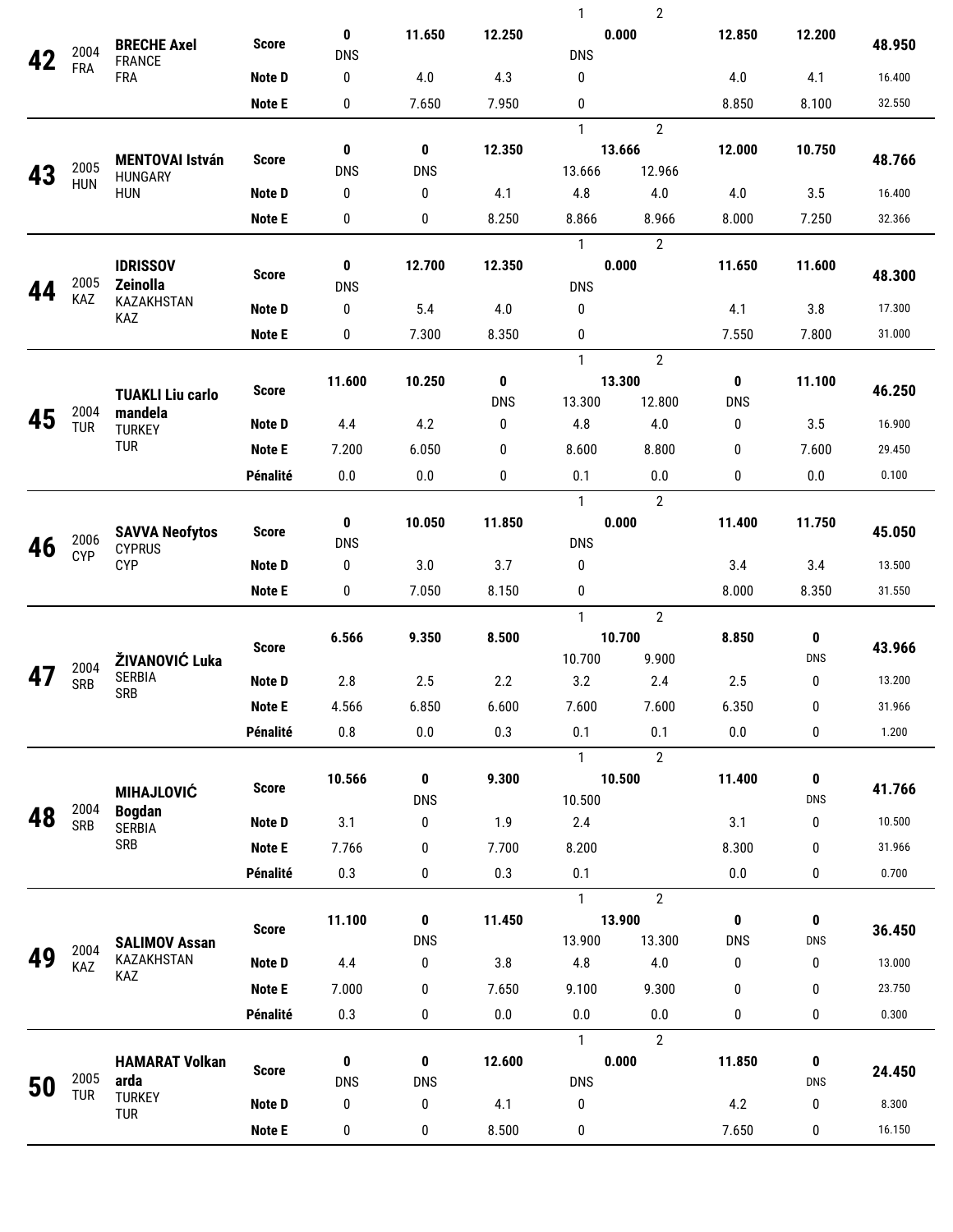|    |                         |                                             |               |            |                 |                 | $\mathbf{1}$          | $\overline{2}$ |                 |                            |        |  |
|----|-------------------------|---------------------------------------------|---------------|------------|-----------------|-----------------|-----------------------|----------------|-----------------|----------------------------|--------|--|
| 51 | 2004                    | <b>AL-HARITH Rakan</b><br>QATAR             | <b>Score</b>  | 11.800     | 12.000          | 0<br><b>DNS</b> |                       |                | 0<br><b>DNS</b> | $\mathbf{0}$<br><b>DNS</b> | 23.800 |  |
|    | QAT                     | QAT                                         | Note D        | 4.2        | 4.4             | 0               |                       |                | 0               | 0                          | 8.600  |  |
|    |                         |                                             | <b>Note E</b> | 7.600      | 7.600           | 0               |                       |                | 0               | 0                          | 15.200 |  |
|    |                         |                                             |               |            |                 |                 | $\mathbf{1}$          | $\overline{2}$ |                 |                            |        |  |
|    |                         | <b>UJVÁRI Benedek</b>                       | <b>Score</b>  | 11.533     | 9.200           | 0<br><b>DNS</b> | 0.000<br><b>DNS</b>   |                | 0<br><b>DNS</b> | $\mathbf{0}$<br><b>DNS</b> | 20.733 |  |
|    | 2005<br><b>HUN</b>      | <b>HUNGARY</b>                              | Note D        | 4.3        | 3.8             | 0               | 0                     |                | 0               | 0                          | 8.100  |  |
|    |                         | <b>HUN</b>                                  | <b>Note E</b> | 7.333      | 5.400           | 0               | 0                     |                | $\mathbf{0}$    | 0                          | 12.733 |  |
|    |                         |                                             | Pénalité      | 0.1        | 0.0             | 0               | 0                     |                | 0               | 0                          | 0.100  |  |
|    |                         |                                             |               |            |                 |                 | $\mathbf{1}$          | $\overline{2}$ |                 |                            |        |  |
|    |                         | <b>TODOROVIĆ</b>                            | <b>Score</b>  | 0          | 0               | 0               | 10.366                |                | 0               | 9.050                      | 19.416 |  |
| 53 | 2006<br><b>SRB</b>      | <b>Dušan</b>                                |               | <b>DNS</b> | <b>DNS</b>      | <b>DNS</b>      | 10.366                |                | <b>DNS</b>      |                            |        |  |
|    |                         | <b>SERBIA</b><br><b>SRB</b>                 | Note D        | 0          | 0               | 0               | 1.6                   |                | 0               | 2.0                        | 3.600  |  |
|    |                         |                                             | <b>Note E</b> | 0          | 0               | 0               | 8.766                 |                | 0               | 7.050                      | 15.816 |  |
|    |                         |                                             |               |            |                 |                 | $\mathbf{1}$          | $\overline{2}$ |                 |                            |        |  |
|    | 2006<br>CR <sub>O</sub> | <b>BARTOLEC Teo</b>                         | <b>Score</b>  | 12.533     | $\mathbf 0$     | 0               |                       |                | 0               | $\mathbf{0}$               | 12.533 |  |
| 54 |                         | CROATIA                                     |               |            | <b>DNS</b>      | <b>DNS</b>      |                       |                | <b>DNS</b>      | <b>DNS</b>                 |        |  |
|    |                         | <b>CRO</b>                                  | Note D        | 4.7        | 0               | 0               |                       |                | 0               | 0                          | 4.700  |  |
|    |                         |                                             | Note E        | 7.833      | 0               | 0               |                       |                | 0               | 0                          | 7.833  |  |
|    |                         |                                             |               |            |                 |                 | $\mathbf{1}$          | $\overline{2}$ |                 |                            |        |  |
|    |                         | <b>JORGE MATHEUS</b>                        | <b>Score</b>  | 0          | 11.850          | 0               | 0.000                 |                | $\pmb{0}$       | 0                          | 11.850 |  |
| 55 | 2004<br><b>BRA</b>      | Luiz<br><b>BRAZIL</b>                       |               | <b>DNS</b> |                 | <b>DNS</b>      | <b>DNS</b>            |                | <b>DNS</b>      | <b>DNS</b>                 |        |  |
|    |                         | <b>BRA</b>                                  | Note D        | 0          | 4.1             | 0               | 0                     |                | 0               | 0                          | 4.100  |  |
|    |                         |                                             | <b>Note E</b> | 0          | 7.750           | 0               | 0                     |                | 0               | 0                          | 7.750  |  |
|    |                         | <b>NUŠAK Vito</b><br>CROATIA<br><b>CRO</b>  |               |            |                 |                 | $\mathbf{1}$          | $\overline{2}$ |                 |                            |        |  |
|    | 2004                    |                                             | <b>Score</b>  | 10.133     | 0<br><b>DNS</b> | 0<br><b>DNS</b> |                       |                | 0<br><b>DNS</b> | 0<br>DNS                   | 10.133 |  |
| 56 | <b>CRO</b>              |                                             | <b>Note D</b> | 4.6        | 0               | 0               |                       |                | 0               | 0                          | 4.600  |  |
|    |                         |                                             | <b>Note E</b> | 5.533      | $\pmb{0}$       | 0               |                       |                | 0               | 0                          | 5.533  |  |
|    |                         |                                             |               |            |                 |                 |                       | $\overline{2}$ |                 |                            |        |  |
|    |                         |                                             |               | 0          | $\pmb{0}$       | 4.300           | $\mathbf{1}$<br>0.000 |                | 0               | 0                          |        |  |
|    |                         | <b>KAPETANAKIS</b>                          | <b>Score</b>  | <b>DNS</b> | <b>DNS</b>      |                 | <b>DNS</b>            |                | <b>DNS</b>      | <b>DNS</b>                 | 4.300  |  |
| 57 | 2006<br>GRE             | <b>Nikolaos</b><br>GREECE                   | Note D        | 0          | 0               | 1.7             | 0                     |                | 0               | 0                          | 1.700  |  |
|    |                         | GRE                                         | <b>Note E</b> | 0          | 0               | 5.600           | 0                     |                | 0               | 0                          | 5.600  |  |
|    |                         |                                             | Pénalité      | 0          | 0               | 3.0             | 0                     |                | 0               | 0                          | 3.000  |  |
|    |                         |                                             |               |            |                 |                 | $\mathbf{1}$          | $\overline{2}$ |                 |                            |        |  |
| 58 | 2006                    | <b>CHIANG Yu-li</b><br><b>CHINESE TAPEI</b> |               | $\pmb{0}$  | $\pmb{0}$       | $\pmb{0}$       | 0.000                 |                | $\mathbf{0}$    | $\pmb{0}$                  |        |  |
|    | <b>TPE</b>              | <b>TPE</b>                                  | <b>Score</b>  | <b>DNS</b> | <b>DNS</b>      | <b>DNS</b>      | <b>DNS</b>            |                | <b>DNS</b>      | <b>DNS</b>                 | 0.000  |  |
|    |                         | <b>LASHKARI Dipesh</b>                      |               |            |                 |                 | $\mathbf{1}$          | $\overline{2}$ |                 |                            |        |  |
| 58 | 2004<br>IND             | <b>INDIA</b>                                | <b>Score</b>  | 0          | $\bf{0}$        | $\pmb{0}$       | 0.000                 |                | $\mathbf{0}$    | 0                          | 0.000  |  |
|    |                         | IND                                         |               | <b>DNS</b> | <b>DNS</b>      | <b>DNS</b>      | <b>DNS</b>            |                | <b>DNS</b>      | <b>DNS</b>                 |        |  |
|    | 2004                    | ŽIVANOVIĆ David                             |               |            |                 |                 | $\mathbf{1}$          | $\overline{2}$ |                 |                            |        |  |
| 58 | <b>SRB</b>              | <b>SERBIA</b>                               | <b>Score</b>  | $\pmb{0}$  | $\pmb{0}$       | $\pmb{0}$       | 0.000                 |                | $\mathbf{0}$    | 0                          | 0.000  |  |
|    |                         | <b>SRB</b>                                  |               | <b>DNS</b> | <b>DNS</b>      | <b>DNS</b>      | <b>DNS</b>            |                | <b>DNS</b>      | <b>DNS</b>                 |        |  |